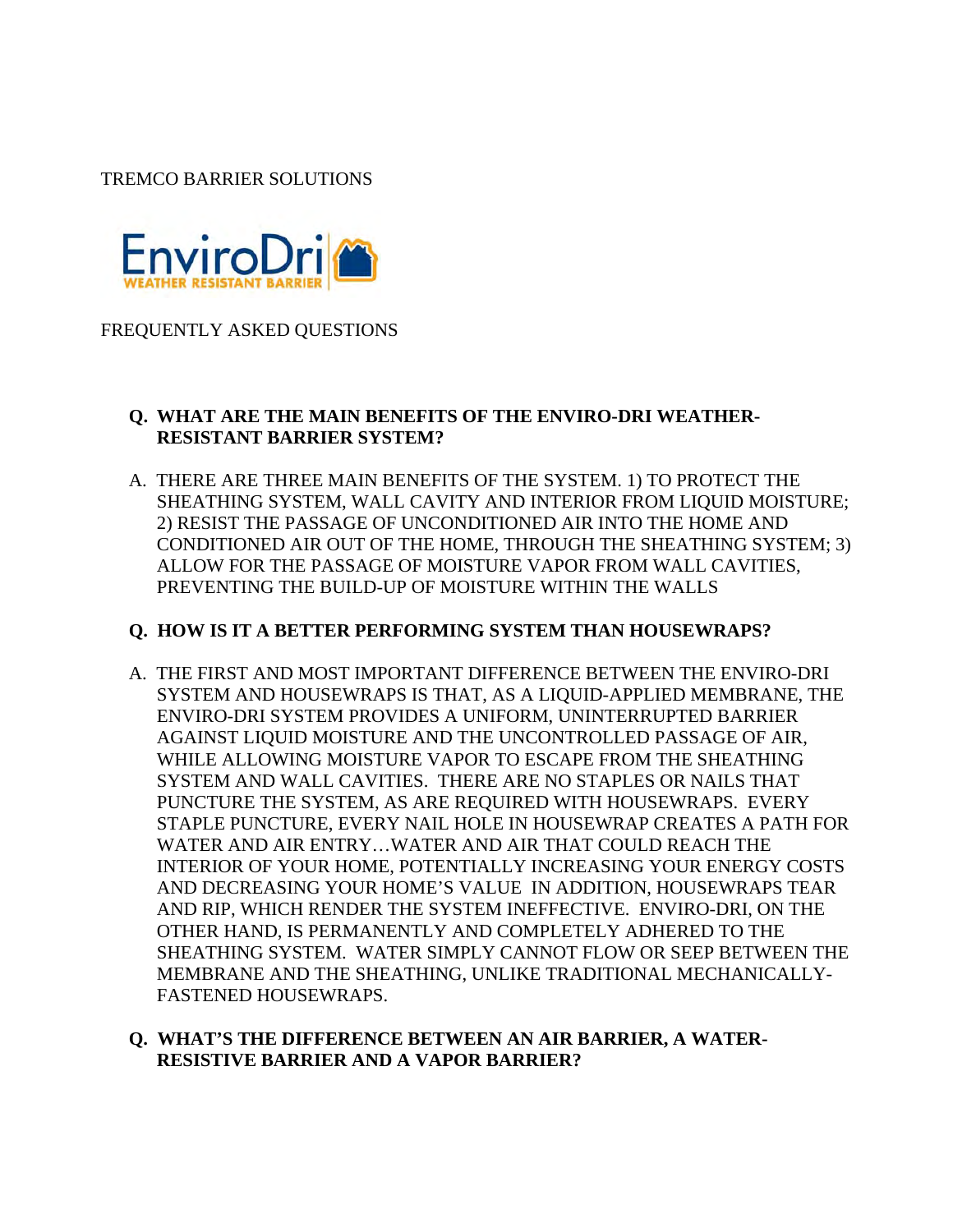### A. LET'S START WITH WHAT WE ARE…TECHNICALLY, A WEATHER-RESISTANT BARRIER SYSTEM.

BY DEFINITION, ACCORDING TO THE AIR BARRIER ASSOCIATION OF AMERICA (ABAA) (www.airbarrier.org), WATER-RESISTIVE BARRIERS "ARE MATERIALS THAT ARE USED TO KEEP LIQUID WATER FROM ENTERING THE BUILDING ENCLOSURE." A WEATHER-RESISTANT BARRIER SYSTEM, ON THE OTHER HAND, IS COMPOSED OF MULTIPLE MATERIALS (IN A BROAD SENSE, INCLUDING SIDING MATERIALS, WINDOW AND DOOR FLASHING MATERIALS, AND SHEATHING) WITH THE OVERALL OBJECTIVE OF SHEDDING AND DIVERTING LIQUID MOISTURE FROM ENTERING THE INTERIOR OF THE BUILDING. WE PREFER THE USE OF THE PHRASE 'WEATHER-RESISTANT BARRIER' TO 'WATER-RESISTIVE BARRIER' SINCE WE COMBINE FLASHING AND COUNTERFLASHING WITH A FIELD MEMBRANE AND JOINT SEALER TO EFFECTIVELY SERVE AS A MORE COMPLETE *SYSTEM* THAN THAT OF A SIMPLE WATER-RESISTIVE BARRIER.

ONCE LIQUID MOISTURE IS DEFLECTED FROM THE EXTERIOR SURFACE OF THE SHEATHING, AN EFFECTIVE WEATHER-RESISTIVE BARRIER SYSTEM WILL ALSO CONTROL MOISTURE FLOW BY CAPILLARY AND DIFFUSION ACTION, AND WILL MINIMIZE MOISTURE ABSORPTION INTO THE WALL. IN THE ENVIRO-DRI SYSTEM, WE PROVIDE THESE PROTECTIONS THROUGH THE USE OF FLASHINGS AND COUNTERFLASHINGS, JOINT SEALER AND FIELD MEMBRANE.

A VAPOR BARRIER IS DESIGNED TO PREVENT THE FLOW OF WATER VAPOR THROUGH A MATERIAL. VAPOR BARRIERS HAVE VERY LOW PERMEABILITY RATINGS, WHICH CAN BE DETRIMENTAL TO THE ABILITY OF A BUILDING TO DRY TO EITHER THE INSIDE OR OUTSIDE,DEPENDING ON WHERE THE VAPOR BARRIER IS PLACED.

AN AIR BARRIER SYSTEM IS A COMBINATION OF MATERIALS AND INSTALLATION TECHNIQUES DESIGNED TO PREVENT THE PASSAGE OF AIR INTO AND OUT OF A BUILDING ENCLOSURE. THE ENVIRO-DRI SYSTEM CAN BE INCLUDED AS PART OF AN AIR BARRIER SYSTEM, BUT IS NOT AN AIR BARRIER IN AND OF ITSELF. AIR BARRIERS ARE A CRITICAL PART OF THE BUILDING ASSEMBY IN THAT AIR BARRIER SYSTEMS RESTRICT THE FLOW OF AIR, IN WHICH MOISTURE VAPOR IS PRESENT. BY PREVENTING THE FLOW OF AIR, THE UNRESTRICTED FLOW OF MOISTURE VAPOR IS ALSO MINIMIZED, A KEY FACTOR IN IMPROVING THE COMFORT LEVEL OF THE HOMEOWNER. OTHER BENEFITS OF RESTRICTING AIR FLOW IS IMPROVED INDOOR AIR QUALITY AND INCREASED ENERGY EFFICIENCY OF THE STRUCTURE.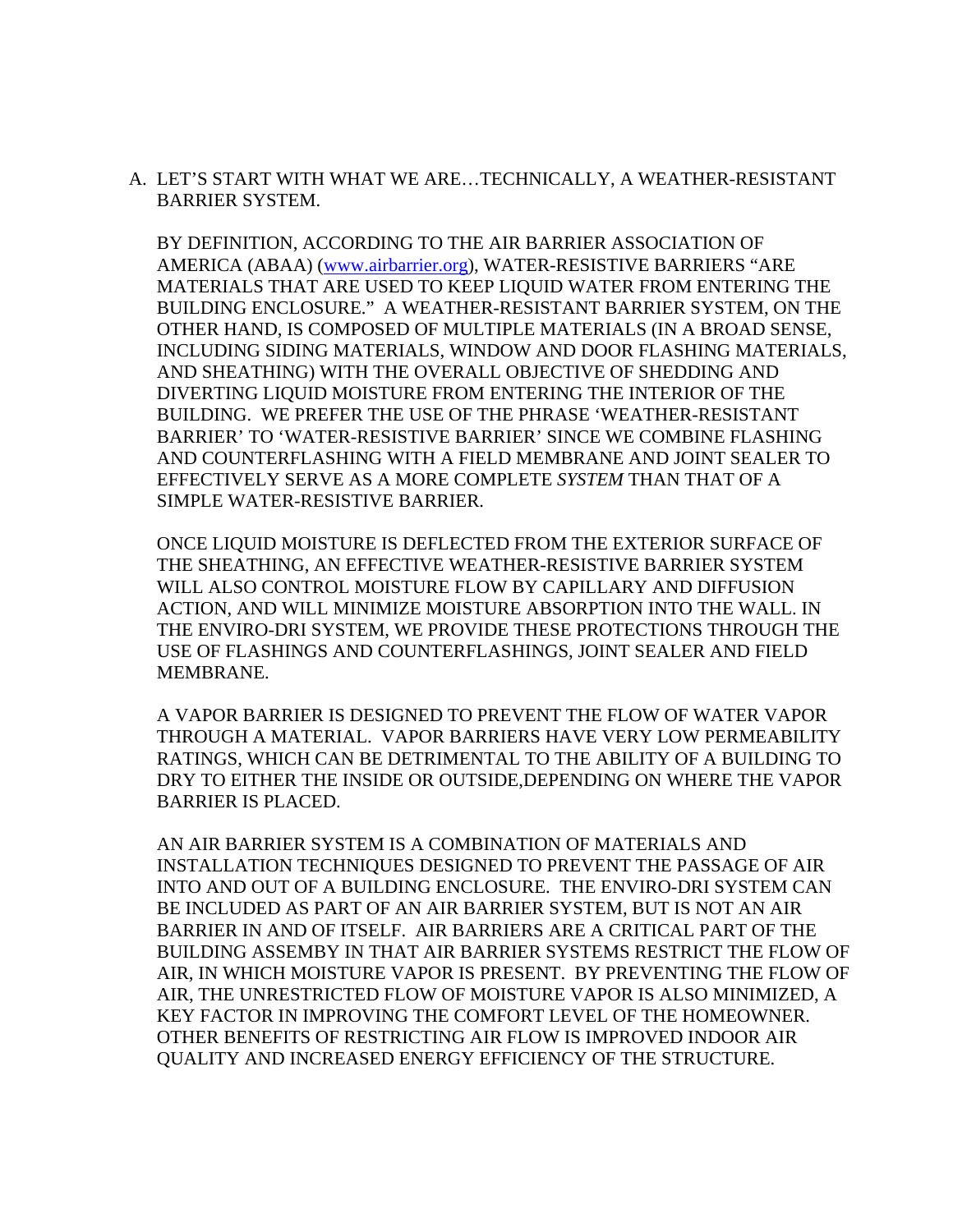## **TO GIVE AN EXAMPLE OF THE PERFORMANCE DIFFERENCE BETWEEN EFFECTIVELY BLOCKING AIR EXCHANGES VERSUS VAPOR EXCHANGES (AS MEASURED IN PERMS) IN AN AVERAGE HOME, CONSIDER THIS:**

**IN A 2800 SQUARE FOOT HOME WITH 8' CEILINGS AND .5 AIR EXCHANGES PER HOUR, THE MOISTURE FLOW FROM WATER VAPOR IS EQUIVALENT TO LESS THAN 5 GALLONS OF WATER. BY COMPARISON, THE MOISTURE FLOW FROM UNMANAGED AIR EXCHANGES IS 430 GALLONS -- 95 TIMES GREATER!** 

## **Q. DOES THE ENVIRO-DRI WEATHER-RESISTANT BARRIER SYSTEM ALLOW THE SHEATHING MATERIAL TO BREATHE? WILL IT CAUSE MY OSB TO ROT? HOW DO I KNOW YOUR SYSTEM WORKS AS DESCRIBED?**

A. THE ENVIRO-DRI FIELD MEMBRANE HAS A PERM RATING OF ABOUT 12, WHICH IS COMPARABLE TO MANY HOUSEWRAP PRODUCTS, LIKE TYPAR®. THE ENVIRO-DRI FIELD MEMBRANE HAS A HIGHER PERM THAN GRADE D BUILDING PAPER (5), AND LOWER THAN TYVEK® (58). THE KEY POINT IS THAT THE PERMEABILITY OF THE ENVIRO-DRI FIELD MEMBRANE WILL PERMIT WATER VAPOR THAT MAY GET INTO THE WALL SYSTEM TO BREATHE TO THE INSIDE OR TO THE OUTSIDE, DEPENDING ON WEATHER CONDITIONS.

THE ENVIRO-DRI SYSTEM HAS ALSO BEEN RIGOROUSLY TESTED UNDER THE AC 212 PROTOCOL, WHICH INCORPORATES 8 DIFFERENT PERFORMANCE TESTS FOR WATER-RESISTIVE BARRIERS OVER EXTERIOR SHEATHING. THE SYSTEM PASSED ON ALL EIGHT TESTS, AND HAS RECEIVED ITS CODE EVALUATION REPORT FOR THE ENVIRO-DRI SYSTEM.

#### **Q. DOES THE SYSTEM PROVIDE ANY ENERGY SAVINGS?**

A. WE HAVE NOT YET QUANTIFIED THE POTENTIAL ENERGY SAVINGS RANGES FOR HOMES ON WHICH WE HAVE INSTALLED ENVIRO-DRI, BUT WE ANTICIPATE THAT AT ENERGY SAVINGS WILL PRESENT THEMSELVES ON AT LEAST TWO FRONTS: ONE, BY PROVIDING AN EFFECTIVE WEATHER-BARRIER TO THE EXTERIOR SHEATHING SYSTEM, MOISTURE IS RESTRICTED FROM ENTERING INTO THE BUILDING SYSTEM. BY PREVENTING MOISTURE INTRUSION, THE HOME'S ENVIRONMENTAL SYSTEMS (HEATING, VENTILATION AND AIR CONDITIONING) WILL OPERATE MORE EFFICIENTLY; SECOND, BY SEALING THE SHEATHING SYSTEM AT THE VERTICAL AND HORIZONTAL JOINTS, WE ANTICIPATE A REDUCTION IN THE NUMBER OF AIR EXCHANGES FOR THE BUILDING, AGAIN INCREASING THE ENERGY EFFICIENCY OF THE BUILDING.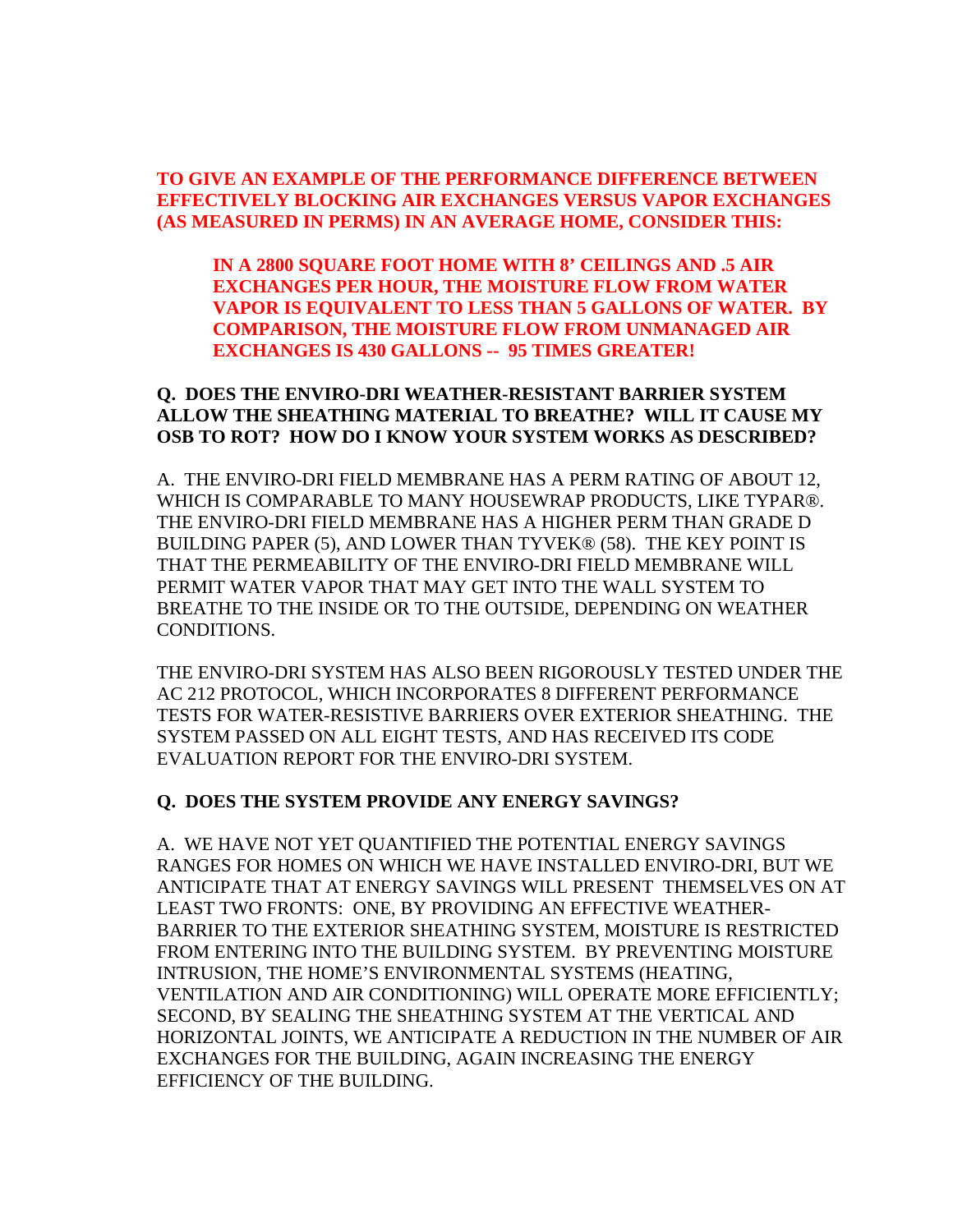### **Q. WHY A LIQUID SYSTEM? WHY ASPHALT? WON'T ASPHALT BE A FIRE HAZARD? DO THE ASPHALT SMELLS SEEP INTO THE HOUSE?**

A. TREMCO BARRIER SOLUTIONS HAS OVER A QUARTER CENTURY OF ASPHALT EMULSION TECHNOLOGY EXPERIENCE. OUR EXPERTISE, COMMERCIALIZED IN THE INDUSTRY-LEADING TUFF-N-DRI® AND WATCHDOG WATERPROOFING® BRANDS, IS IN PREVENTING MOISTURE FROM ENTERING THE HOME THROUGH THE FOUNDATION WALLS. WE'VE TAKEN THAT EXPERTISE AND EXTENDED THE CHEMISTRY OF ASPHALT EMULSIONS TO CREATE A SYSTEM THAT COMBINES OUR PRODUCT DEVELOPMENT AND MARKET KNOWLEDGE WITH THE INSTALLATION AND MOISTURE MANAGEMENT EXPERIENCE OF OUR CONTRACTORS TO DELIVER A SYSTEM THAT PROVIDES A SYSTEM THAT PROVIDES IN-PLACE PERFORMANCE THAT IS FAR SUPERIOR TO AVAILABLE ALTERNATIVES, LIKE HOUSEWRAPS.

AS A LIQUID-APPLIED INSTALLATION, THE ENVIRO-DRI SYSTEM PROVIDES A PERMANENT, COMPLETELY ADHERED AND EFFECTIVE BARRIER AGAINST MOISTURE INTRUSION. ONCE THE MEMBRANE IS INSTALLED, IT WILL REMAIN ON THE WALL AS LONG AS THE WALL IS IN PLACE. IF THE EXTERIOR CLADDING SYSTEM IS EVER DAMAGED OR REMOVED, THE LIQUID-APPLIED ENVIRO-DRI SYSTEM WILL REMAIN IN PLACE, PROTECTING THE SHEATHING SYSTEM.

IN ADDITION, SINCE IT IS PERMANENTLY ADHERED AS SOON AS IT CURES, DAMAGE BY SUBSEQUENT TRADES (SIDERS, ETC.) IS MINIMAL, AND THERE IS NO NEED TO SCHEDULE REPAIRS TO THE SYSTEM BEFORE THE EXTERIOR CLADDING SYSTEM IS INSTALLED.

ASPHALT HAS BEEN USED EFFECTIVELY IN BUILDING MATERIALS FOR DECADES (SHINGLES, WATERPROOFING, BUILDING PAPER, FELT, ETC.). IT IS A DURABLE, STABLE AND LONG-LASTING MATERIAL THAT HAS BEEN PROVEN TO WORK. AS FOR THE ENVIRO-DRI SYSTEM, BEING ASPHALT-BASED, INCREASING THE SEVERITY IN THE EVENT OF A HOUSE FIRE, KEEP IN MIND THAT BUILDING PAPER AND 15# FELT HAVE A MUCH HIGHER CONCENTRATION OF ASPHALT THAN THE ENVIRO-DRI FIELD MEMBRANE AT ITS RECOMMENDED INSTALLATION THICKNESS. IN ADDITION, SINCE IT IS AN EMULSION, THE LIKELIHOOD THAT THE MEMBRANE WILL EVER BE THE PRIMARY SOURCE OF IGNITION IN A HOUSE FIRE IS EXTREMELY LOW.

FINALLY, ANY ODORS EVIDENT AT THE TIME OF INSTALLATION ARE TEMPORARY, AND WILL DISAPPEAR AS THE MEMBRANE AND JOINT SEALANT CURES.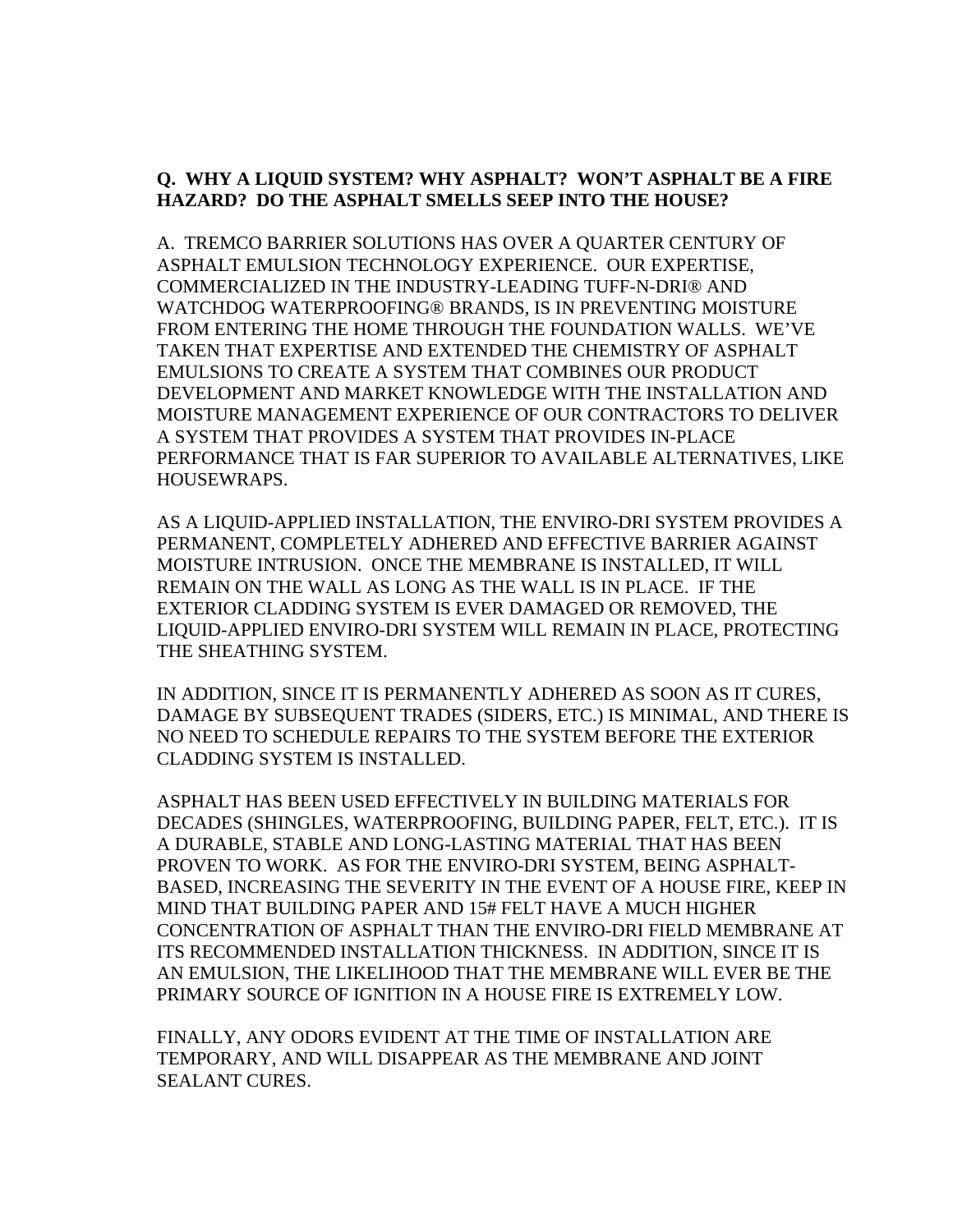PRODUCTS WITH SIMILAR CHEMISTRY HAVE BEEN USED FOR YEARS IN THE COMMERCIAL INDUSTRY, ON BUILDINGS AND INSTITUTIONS WHERE HEALTH AND SAFETY ARE OF HIGHEST PRIORITY. FOR EXAMPLE, CHILDREN'S HOSPITAL OF WISCONSIN, THE GULF COAST MEDICAL CENTER IN FT. MYERS, FLORIDA, AND THE NEEDHAM PUBLIC LIBRARY IN NEEDHAM, MASSACHUSETTS, HAVE ALL SELECTED TREMCO COMMERCIAL SEALANT'S EXO-AIR MEMBRANE TO PROVIDE WEATHERIZATION SOLUTIONS FOR THEIR BUILDINGS.

#### **Q. HOW LONG CAN THE SYSTEM REMAIN EXPOSED TO UV RAYS?**

A. THE ENVIRO-DRI WRB SYSTEM CAN REMAIN EXPOSED TO UV FOR UP TO 4 MONTHS. YOU MAY SEE SOME FINE LINES ('CRAZING') IN THE FIELD MEMBRANE AFTER THE PRODUCT HAS CURED; THESE FINE LINES ARE NATURAL AND DO NOT AFFECT THE OVERALL PERFORMANCE OF THE SYSTEM.

### **Q. CAN THE SYSTEM BE USED BEHIND ALL TYPES OF CLADDING SYSTEMS? ON WHAT TYPES OF SHEATHING CAN IT BE APPLIED?**

A. AS A MODIFIED ASPHALT EMULSION, ENVIRO-DRI WRB SYSTEM CAN BE USED BEHIND ALL TYPES OF CLADDING SYSTEMS. IN FACT, AS A FULLY-ADHERED LIQUID-APPLIED MEMBRANE, THE ENVIRO-DRI WRB SYSTEM ELIMINATES THE REQUIREMENT OF A SECONDARY WATER-RESISTIVE BARRIER (BUILDING PAPER OR 15# FELT) OVER THE SHEATHING SYSTEM AND BEHIND BRICK, STONE AND STUCCO.

ENVIRO-DRI WRB SYSTEM HAS BEEN TESTED AND APPROVED FOR USE ON ORIENTED-STRAND BOARD (OSB), PLYWOOD SHEATHING AND WOOD FIBER BOARD.

### **Q. WILL THE MEMBRANE STICK TO HAMMERS OR LADDERS WHEN THE EXTERIOR CLADDING SYSTEM IS INSTALLED? WILL THE MEMBRANE CURE AROUND NAIL HEADS?**

A. FULL CURE TIME FOR THE ENVIRO-DRI FIELD MEMBRANE IS TYPICALLY LESS THAN AN HOUR. AT THAT POINT, MEMBRANE WILL NOT STICK TO LADDERS OR OTHER TOOLS.

THE MEMBRANE IS NOT SELF-HEALING; IT WILL NOT CONSTRICT AROUND NAIL HEADS AND SEAL, PER SE. HOWEVER, AS THE MEMBRANE IS DIRECTLY APPLIED TO THE SHEATHING, ANY NAIL PENETRATIONS THROUGH THE MEMBRANE WILL CAUSE THE MEMBRANE TO ADHERE TO THE NAIL ITSELF.